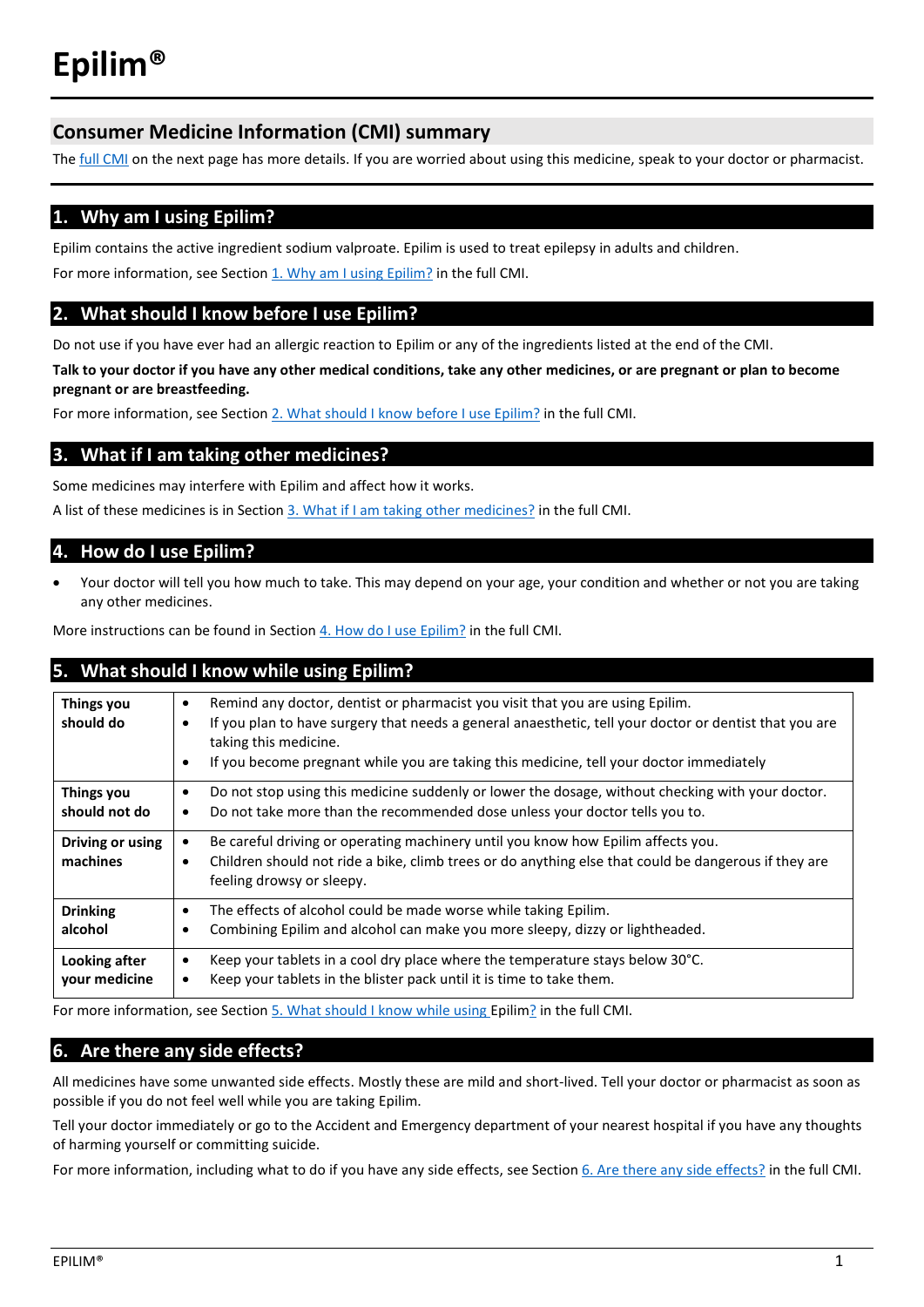<span id="page-1-0"></span>**Active ingredient:** *sodium valproate*

# **Consumer Medicine Information (CMI)**

This leaflet provides important information about using Epilim. **You should also speak to your doctor or pharmacist if you would like further information or if you have any concerns or questions about using Epilim.**

#### **Where to find information in this leaflet:**

- 1. [Why am I using Epilim?](#page-1-2)
- 2. [What should I know before I use Epilim?](#page-1-1)
- 3. [What if I am taking other medicines?](#page-2-0)
- 4. [How do I use Epilim?](#page-2-1)
- 5. [What should I know while using Epilim?](#page-3-0)
- 6. [Are there any side effects?](#page-4-0)
- 7. [Product details](#page-5-0)

## <span id="page-1-2"></span>**1. Why am I using Epilim?**

#### **Epilim contains the active ingredient sodium valproate.** Epilim belongs to a group of medicines called anticonvulsants.

#### **Epilim is used to treat epilepsy in adults and children.**

Epilepsy is a condition where you have repeated seizures (fits). There are many different types of seizures, ranging from mild to severe. These medicines are thought to work by controlling brain chemicals which send signals to nerves so that seizures do not happen.

Epilim may also be used to control mania, a mental condition with episodes of overactivity, elation or irritability. Epilim may be used alone or in combination with other medicines to treat your condition. Your doctor, however, may have prescribed Epilim for another reason.

There is no evidence that Epilim is addictive.

## <span id="page-1-1"></span>**2. What should I know before I use Epilim?**

#### **Warnings**

#### **Do not use Epilim if:**

- you are allergic to sodium valproate, or any of the ingredients listed at the end of this leaflet.
- Always check the ingredients to make sure you can use this medicine.
- you have or have had any of the following medical conditions:
- liver disease (hepatic dysfunction) or severe hepatitis.
- a family history of hepatitis, especially when caused by medicines. Medicines used in the treatment of epilepsy, including Epilim may have adverse effects on the liver and the kidneys
- a urea cycle disorder or a family history of urea cycle disorders.
- a family history of unexplained infant deaths.
- porphyria which is a rare blood disease of blood pigments.
- known ornithine transcarbamylase deficiency or a family history of ornithine transcarbamylase deficiency.
- known or suspected of having a genetic problem causing a mitochondrial disorder.
- you are pregnant, unless your doctor has determined no alternative treatment works for you.

#### **Check with your doctor if you:**

- have any other medical conditions, especially the following:
- liver problems (hepatic insufficiency, hepatic damage)
- kidney problems
- urea cycle disorders
- ornithine transcarbamylase (OTC) deficiency
- carnitine palmitoyltransferase (CPT) type II deficiency.
- systemic lupus erythematosus (SLE) (a disease affecting the skin, joints and kidneys)
- family history of a genetic problem causing mitochondrial disorder
- take any medicines for any other condition

During treatment, you may be at risk of developing certain side effects. It is important you understand these risks and how to monitor for them. See additional information under Section [6. Are there any side effects?](#page-4-0)

#### **Pregnancy and breastfeeding**

**Tell your doctor immediately if you are pregnant or intend to become pregnant.**

**If you are a girl or woman of childbearing age, make sure that you talk to your doctor about the risks associated with taking Epilim during pregnancy.** 

**You must not take Epilim unless you use an effective method of birth control (contraception) at all times during your treatment with Epilim. Do not stop taking Epilim or your contraception until you have discussed this with your doctor. Your doctor will advise you further.**

#### **If you are parent or carer, tell your doctor when your child using Epilim experiences her first period.**

Epilim can be harmful to unborn children when taken by a woman during pregnancy. It can cause serious birth defects and can affect the way in which the child develops as it grows. Also, children born to mothers who take Epilim throughout their pregnancy may be at risk of impaired cognitive development or withdrawal syndrome. However, do not stop taking Epilim unless your doctor says so as there are risks to the mother and child from uncontrolled epilepsy or uncontrolled mania episodes.

Your doctor may want to adapt your treatment and/or prescribe dietary supplements of folate.

Your doctor will discuss the risks and benefits of taking it if you are pregnant.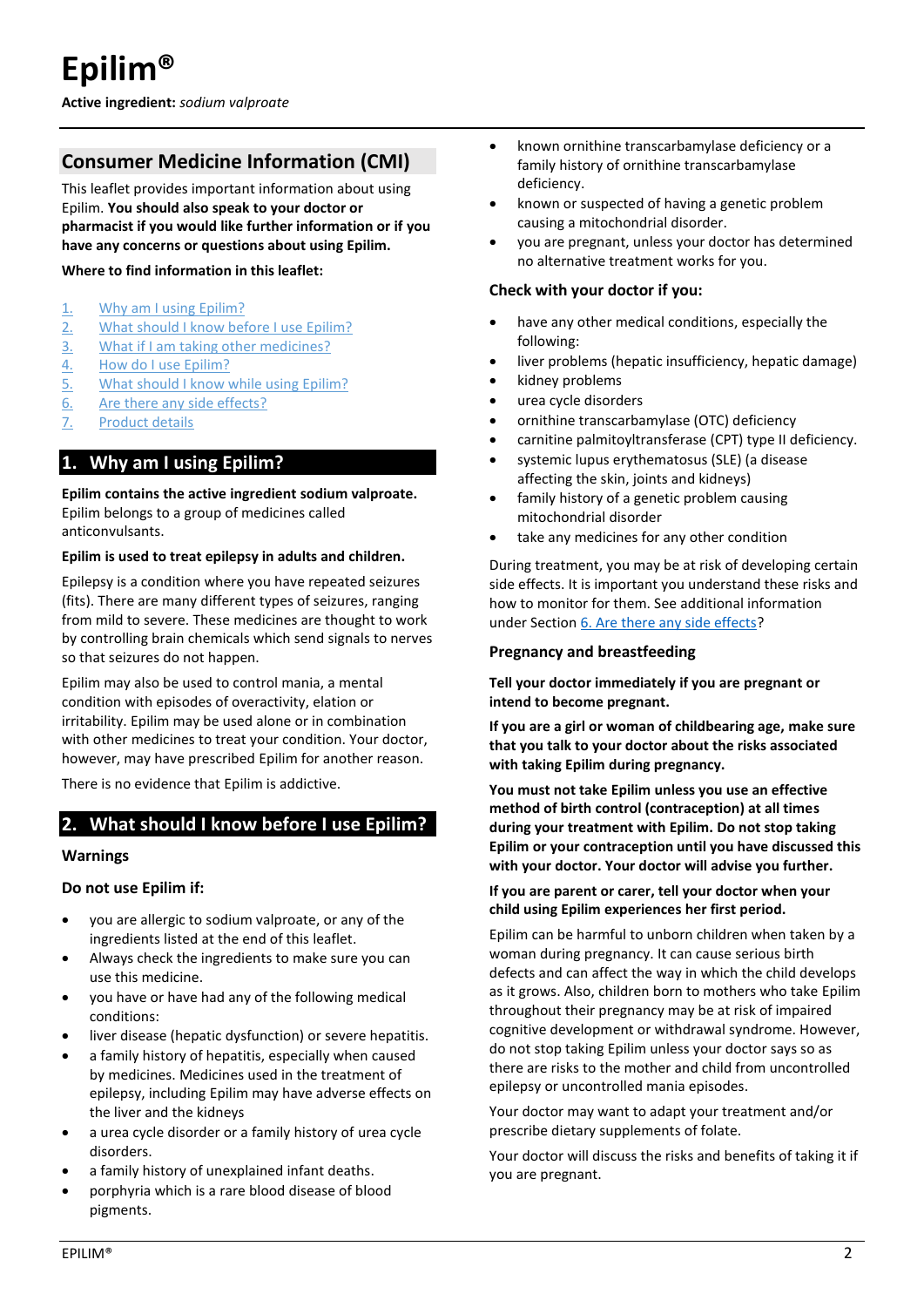#### **Talk to your doctor if you are breastfeeding or intend to breastfeed.**

Medicines used in the treatment of epilepsy, including Epilim, pass into breast milk. Your doctor will discuss the risks and benefits of taking Epilim if you are breastfeeding or planning to breastfeed.

#### **Contraception use**

#### **Use an effective method of contraception and consult your doctor before planning pregnancy.**

Epilim can seriously harm an unborn child when taken during pregnancy. If you are a girl or woman of childbearing age, you must use at least one effective method of birth control (contraception) without interruption during your entire treatment with Epilim. Your doctor should discuss with you the most appropriate method of contraception for you.

Epilim should have little effect on the oral contraceptive pill, however, you should let your doctor know that you are taking it.

## <span id="page-2-0"></span>**3. What if I am taking other medicines?**

Tell your doctor or pharmacist if you are taking any other medicines, including any medicines, vitamins or supplements that you buy without a prescription from your pharmacy, supermarket or health food shop.

#### **Some medicines may interfere with Epilim and affect how it works. These include:**

- aspirin (and other salicylates)
- medicines used to prevent clots (anticoagulants) e.g. warfarin.
- other medicines used to treat epilepsy e.g. phenobarbital (phenobarbitone), methylphenobarbitone, primidone, phenytoin, carbamazepine, clonazepam, felbamate, lamotrigine, topiramate, diazepam, lorazepam, oxcarbamazepine, rifunamide and ethosuximide
- medicines used to treat depression e.g. monoamine oxidase inhibitors (MAOIs), selective serotonin reuptake inhibitors (SSRIs), tricyclic antidepressants
- benzodiazepines (medicines used as sedatives or to treat anxiety)
- oral contraceptives. Epilim should have little effect on the oral contraceptive pill, however, you should let your doctor know that you are taking it.
- zidovudine or any other anti-viral medications
- cannabidiol (used to treat epilepsy and other conditions)
- neuroleptic agents including clozapine (a medicine used to treat schizophrenia)
- quetiapine or olanzapine (medicines used to treat bipolar disorder and schizophrenia)
- mefloquine (a medicine used to treat malaria)
- propofol (a medicine used before and during general anaesthesia)
- nimodipine (a medicine used to help blood flow to the brain)
- cimetidine (used to treat stomach ulcers)
- erythromycin, rifampicin and carbapenem antibiotics such as Invanz and Merrem
- colestyramine (Questran Lite)
- acetazolamide (Diamox)
- metamizole (a medicine used to treat pain and fever)

These medicines and others may be affected by Epilim, or may affect how well it works. You may need different amounts of your medicine, or you may need to take different medicines. Your doctor or pharmacist will advise you.

Tell your doctor or pharmacist if your child is taking any other medicines before you start giving them Epilim, for example, aspirin or any other drugs used to treat epilepsy.

Children, especially young children, can be more sensitive to some of the side effects of Epilim.

**Check with your doctor or pharmacist if you are not sure about what medicines, vitamins or supplements you are taking and if these affect Epilim.**

## <span id="page-2-1"></span>**4. How do I use Epilim?**

#### **How much to take**

- Your doctor will tell you how much to take and in what form (liquids or tablets) you should take it. This may depend on your age, your condition and whether or not you are taking any other medicines.
- Your doctor may recommend that you start with a low dose of Epilim and slowly increase the dose to the lowest amount needed to control your condition.
- Ask your doctor or pharmacist if you are unsure of the correct dose for you.
- They will tell you exactly how much to take
- Follow the instructions provided and use Epilim until your doctor tells you to stop.
- If you take the wrong dose, Epilim may not work as well.

## **When to take Epilim**

- Epilim should be taken at about the same time each day.
- Taking your tablets at the same time each day will have the best effect. It will help you remember when to take the tablets.
- Continue taking your medicine for as long as your doctor tells you.
- Epilim helps control your condition but does not cure it. Therefore you must take it every day.

#### **How to take Epilim**

#### **Epilim Tablets (white tablets)**

- Epilim tablets may be taken twice a day.
- Swallow the tablets whole with a full glass of water or other liquid or take them with food.
- The tablets may be crushed and taken with food or drinks

Do not take them with "fizzy" water, soda or soft drinks.

#### **Epilim EC Tablets (lilac tablets)**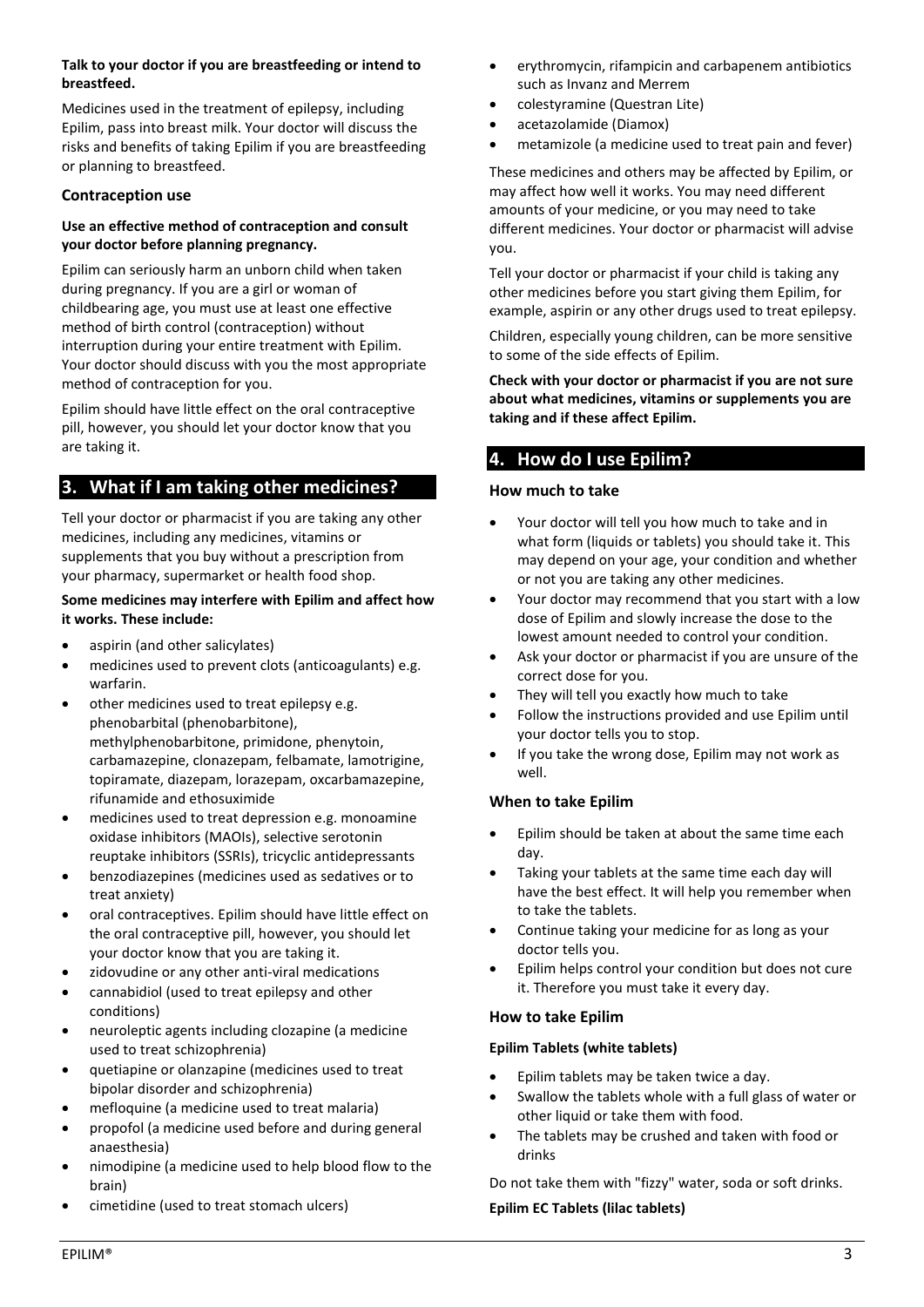- Swallow the lilac tablets (EC200 and EC500) whole with a glass of water or other liquid.
- Do not crush or chew the tablets.

The lilac tablets have a special coating If you crush or chew them the coating is destroyed.

#### **Epilim Syrup and Liquid**

- Epilim Syrup and Sugar-Free Liquid should be taken 2- 3 times a day.
- Shake the bottle well and accurately pour the dose into a medicine measure before taking it.
- Shaking the bottle and using a medicine measure will make sure you get the correct dose. You can get a medicine measure from your pharmacist.

## **If you forget to use Epilim**

Epilim should be used regularly at the same time each day. If you miss your dose at the usual time, take your next dose as usual.

**If it is almost time for your next dose, skip the dose you missed and take your next dose when you are meant to.** 

**Do not take a double dose to make up for the dose you missed. This may increase the chance of you getting unwanted side effects.**

- Always remember to take your prescribed dose otherwise you may find that either your seizures or manic symptoms may return.
- If you are not sure what to do, ask your doctor or pharmacist.
- If you have trouble remembering when to take your medicine, ask your pharmacist for some hints.

## **If you use too much Epilim**

If you think that you have used too much Epilim, you may need urgent medical attention. If you take too much Epilim, you may feel dizzy, drowsy or have cramps in the abdomen.

#### **You should immediately:**

- phone the Poisons Information Centre (**by calling 13 11 26 in Australia**), or (**by calling 0800 764 766 in New Zealand**) or
- contact your doctor, or
- go to the Emergency Department at your nearest hospital.

#### **You should do this even if there are no signs of discomfort or poisoning.**

# <span id="page-3-0"></span>**5. What should I know while using Epilim?**

**Things you should do**

- **If you are about to be started on any new medicine, tell your doctor that you are taking Epilim.**
- **If you plan to have surgery that needs a general anaesthetic, tell your doctor or dentist that you are taking this medicine.**
- **Be sure to keep all of your doctors' appointments so that your progress can be checked.**

• **Your doctor will check your progress and may want to take some tests from time to time. This helps prevent unwanted side effects.**

#### **Call your doctor straight away if you:**

If you become pregnant while you are taking this medicine

Remind any doctor, dentist or pharmacist you visit that you are using Epilim.

### **Things you should not do**

- Do not stop using this medicine suddenly, or lower the dosage, without checking with your doctor.
- Do not take more than the recommended dose unless your doctor tells you to.
- Do not give this medicine to anyone else, even if they have the same condition as you.
- Do not use this medicine to treat any other complaints unless your doctor tells you to.

### **Driving or using machines**

#### **Be careful before you drive or use any machines or tools until you know how Epilim affects you.**

Epilim may cause drowsiness or light-headedness in some people, especially at the beginning of treatment. Make sure you know how you react to it before you drive a car, operate machinery, or do anything else that could be dangerous if you are drowsy or light-headed.

Children should not ride a bike, climb trees or do anything else that could be dangerous if they are feeling drowsy or sleepy.

Epilim may cause drowsiness, dizziness or sleepiness in some people and affect alertness.

Diabetics are advised that Epilim Syrup contains 3.6 g/5 mL of sucrose (sugar).

#### **Drinking alcohol**

#### **Tell your doctor if you drink alcohol.**

If you have more than 2 drinks per day, you may be putting yourself at risk of a seizure, or fit.

The effects of alcohol could be made worse while taking Epilim.

Combining Epilim and alcohol can make you more sleepy, dizzy or lightheaded. Your doctor may suggest you avoid alcohol while you are being treated with Epilim.

#### **Looking after your medicine**

- Keep your tablets in the blister pack until it is time to take them.
- If you take the tablets out of the box or the blister pack they may not keep well.
- Keep Epilim and Epilim EC tablets in a cool dry place where the temperature stays below 30°C.
- Keep Epilim Syrup and Liquid in a cool dry place where the temperature stays below 25°C.

Follow the instructions in the carton on how to take care of your medicine properly.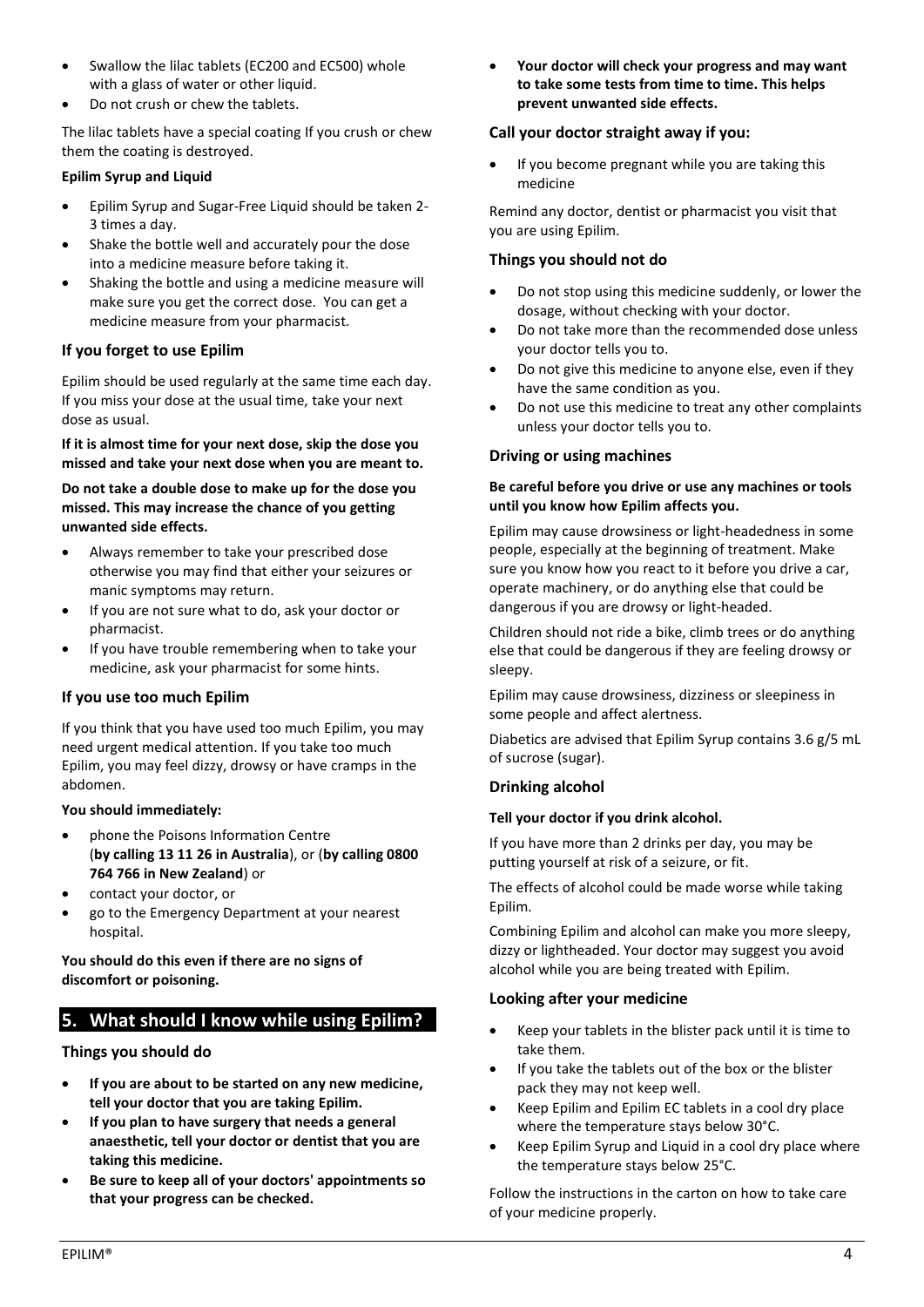Store it in a cool dry place away from moisture, heat or sunlight; for example, do not store it:

- in the bathroom or near a sink, or
- in the car or on window sills.

### **Keep it where young children cannot reach it.**

A locked cupboard at least one-and-a-half metres above the ground is a good place to store medicines.

#### **Getting rid of any unwanted medicine**

If you no longer need to use this medicine or it is out of date, take it to any pharmacy for safe disposal.

Do not use this medicine after the expiry date (EXP) printed on the pack. If you take this medicine after the expiry date has passed, it may not work as well.

Do not use it if the packaging is torn or shows signs of tampering.

## <span id="page-4-0"></span>**6. Are there any side effects?**

All medicines can have side effects. If you do experience any side effects, most of them are minor and temporary. However, some side effects may need medical attention.

See the information below and, if you need to, ask your doctor or pharmacist if you have any further questions about side effects.

#### **Less serious side effects**

| Less serious side effects                                                                                                                                                                                                                                                                                                                                                             | What to do                                                                                                    |
|---------------------------------------------------------------------------------------------------------------------------------------------------------------------------------------------------------------------------------------------------------------------------------------------------------------------------------------------------------------------------------------|---------------------------------------------------------------------------------------------------------------|
| <b>Gastrointestinal related:</b><br>nausea or vomiting<br>abdominal cramps or pain<br>changes in appetite<br>changes in your weight<br>diarrhoea<br><b>Mouth related:</b>                                                                                                                                                                                                             | Speak to your<br>doctor if you<br>have any of<br>these less<br>serious side<br>effects and<br>they worry you. |
| bleeding, tender or enlarged<br>gums                                                                                                                                                                                                                                                                                                                                                  |                                                                                                               |
| Head and neurology related:                                                                                                                                                                                                                                                                                                                                                           |                                                                                                               |
| headache<br>unusual movements, including<br>tremor and shaking<br>rapid uncontrollable movements<br>of the eye or double vision<br>unsteadiness when walking,<br>dizziness or light-headedness<br>depression<br>feeling tired or drowsy<br>memory impairment<br>confusion<br>hallucinations<br>disturbance in attention<br>changes in behaviour including<br>aggression and agitation |                                                                                                               |
| <b>Hormone related:</b>                                                                                                                                                                                                                                                                                                                                                               |                                                                                                               |
| irregular menstrual periods                                                                                                                                                                                                                                                                                                                                                           |                                                                                                               |
| Other side effects:<br>hair loss                                                                                                                                                                                                                                                                                                                                                      |                                                                                                               |
| nail and nail bed disorders                                                                                                                                                                                                                                                                                                                                                           |                                                                                                               |
|                                                                                                                                                                                                                                                                                                                                                                                       |                                                                                                               |

loss of bladder control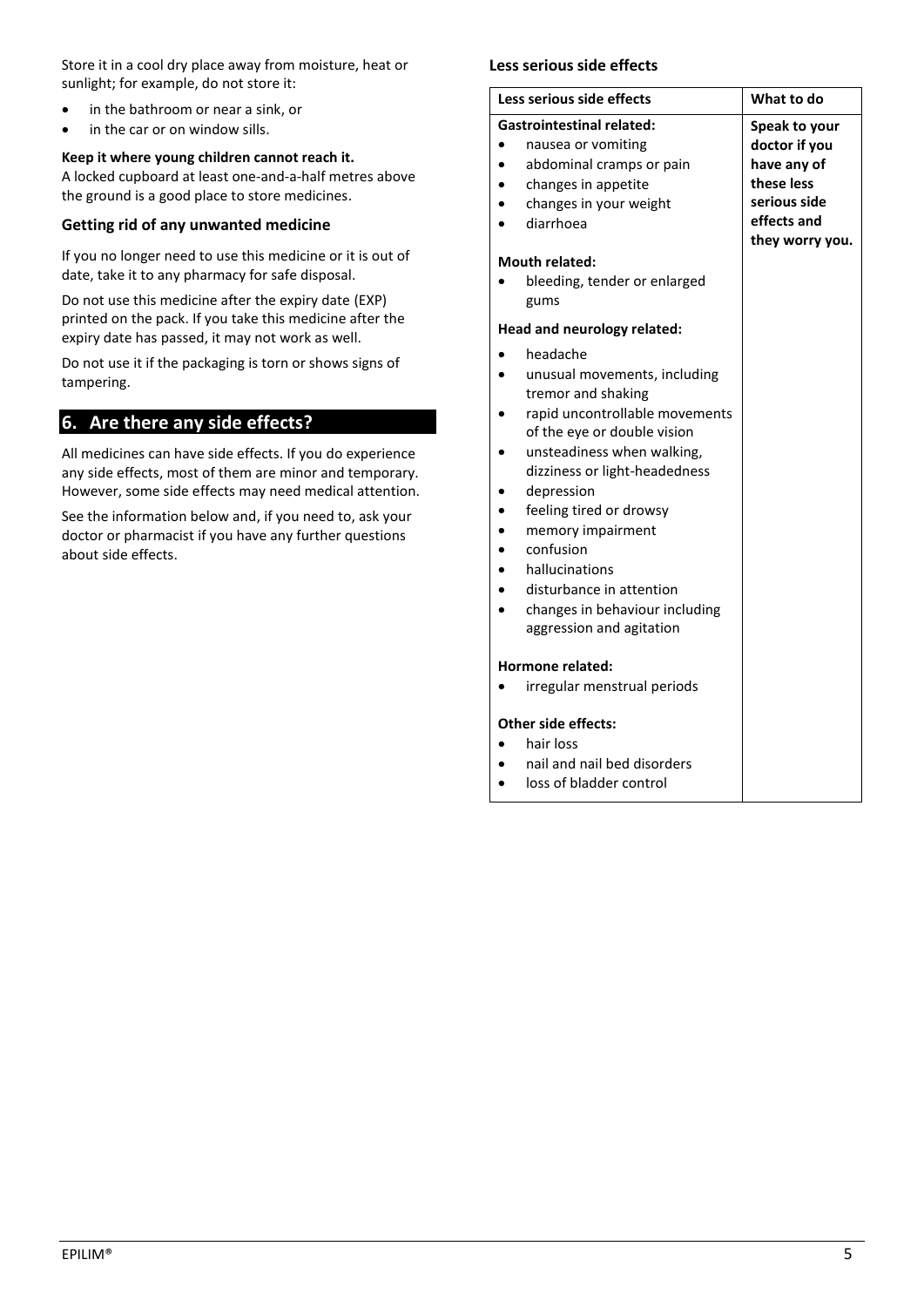#### **Serious side effects**

| Serious side effects             | What to do       |                   |
|----------------------------------|------------------|-------------------|
| <b>Gastrointestinal related:</b> | Call your doctor |                   |
| severe upper stomach pain,       | straight away,   | Other ingredien   |
| often with nausea and vomiting   | or go straight   |                   |
| <b>Bleeding related:</b>         | to the           | (inactive ingredi |
| blood clotting problems          | Emergency        |                   |
| spontaneous bruising or          | Department at    |                   |
| bleeding                         | your nearest     |                   |
| Head and neurology related:      | hospital if you  |                   |
|                                  | notice any of    |                   |
| more frequent or more severe     | these serious    |                   |
| seizures (fits)                  | side effects or  |                   |
| fainting                         | if you have any  |                   |
| bizarre behaviour                | thoughts of      |                   |
| suicidal thoughts                | harming          |                   |
| suicide attempts                 | yourself or      |                   |
| Liver related:                   | committing       |                   |
| signs of liver problems such as  | suicide.         |                   |
| vomiting, loss of appetite,      | You may need     |                   |
| generally feeling unwell,        | urgent medical   |                   |
| tiredness, yellowing of the skin | attention or     |                   |
| and/or eyes, dark urine or blood | hospitalisation. |                   |
| in urine, pain in the abdomen    |                  |                   |
| <b>Other side effects:</b>       |                  |                   |
| rashes                           |                  |                   |
| swelling of the feet and legs,   |                  |                   |
| weight increase due to fluid     |                  |                   |
| build up                         |                  |                   |
|                                  |                  |                   |

## **Tell your doctor or pharmacist if you notice anything else that may be making you feel unwell.**

Other side effects not listed here may occur in some people.

## **Reporting side effects**

After you have received medical advice for any side effects you experience, you can report side effects as follows: Australia: Therapeutic Goods Administration online at [www.tga.gov.au/reporting-problems.](http://www.tga.gov.au/reporting-problems)

New Zealand[: https://nzphvc.otago.ac.nz/reporting/](https://nzphvc.otago.ac.nz/reporting/)

By reporting side effects, you can help provide more information on the safety of this medicine.

**Always make sure you speak to your doctor or pharmacist before you decide to stop taking any of your medicines.**

## <span id="page-5-0"></span>**7. Product details**

This medicine is only available with a doctor's prescription.

#### **What Epilim contains**

| <b>Active ingredient</b><br>(main ingredient) | Epilim 100 mg Crushable tablets<br>- 100 mg sodium valproate<br>Epilim EC200 - 200 mg sodium |
|-----------------------------------------------|----------------------------------------------------------------------------------------------|
|                                               | valproate<br>Epilim EC500 - 500 mg sodium<br>valproate                                       |

|                            | Epilim Syrup - 200 mg/5 mL<br>sodium valproate                                                                                                                                                                                                                                                                   |
|----------------------------|------------------------------------------------------------------------------------------------------------------------------------------------------------------------------------------------------------------------------------------------------------------------------------------------------------------|
|                            | Epilim Liquid Sugar Free - 200<br>mg/5 mL sodium valproate                                                                                                                                                                                                                                                       |
| <b>Other ingredients</b>   | Epilim 100 mg Crushable tablets                                                                                                                                                                                                                                                                                  |
| (inactive ingredients)     | - Maize starch, silicon dioxide,<br>kaolin, magnesium stearate                                                                                                                                                                                                                                                   |
|                            | Epilim EC200 - Povidone,<br>purified talc, magnesium<br>stearate, calcium silicate, citric<br>acid monohydrate, macrogol<br>6000, hypromellose, polyvinyl<br>acetate phthalate, hyprolose,<br>diethyl phthalate, stearic acid,<br>amaranth aluminium lake,<br>indigo carmine aluminium lake,<br>titanium dioxide |
|                            | Epilim EC500 - Povidone,<br>purified talc, magnesium<br>stearate, calcium silicate, citric<br>acid monohydrate, macrogol<br>6000, hypromellose, polyvinyl<br>acetate phthalate, hyprolose,<br>diethyl phthalate, stearic acid,<br>amaranth aluminium lake,<br>indigo carmine aluminium lake,<br>titanium dioxide |
|                            | Epilim Syrup - Sucrose, sorbitol,<br>saccharin sodium, sodium<br>methyl hydroxybenzoate,<br>sodium propyl<br>hydroxybenzoate, brilliant<br>scarlet 4R, imitation cherry<br>flavour, purified water.                                                                                                              |
|                            | Epilim Liquid Sugar Free<br>Sorbitol, saccharin sodium,<br>citric acid, hyetellose, sodium<br>methyl hydroxybenzoate,<br>sodium propyl                                                                                                                                                                           |
|                            | hydroxybenzoate, brilliant<br>scarlet 4R, imitation cherry                                                                                                                                                                                                                                                       |
|                            | flavour, purified water                                                                                                                                                                                                                                                                                          |
| <b>Potential allergens</b> |                                                                                                                                                                                                                                                                                                                  |

**Do not take this medicine if you are allergic to any of these ingredients.**

#### **What Epilim looks like**

Epilim 100 mg Crushable tablets - White, round, scored tablets.

Epilim EC200 - Lilac, round, enteric-coated tablets.

Epilim EC500 - Lilac, round, enteric-coated tablets.

Epilim Syrup - Red, cherry flavoured syrup.

Epilim Liquid Sugar Free - Red, cherry flavoured liquid. The tablets are available in boxes of 100 tablets.